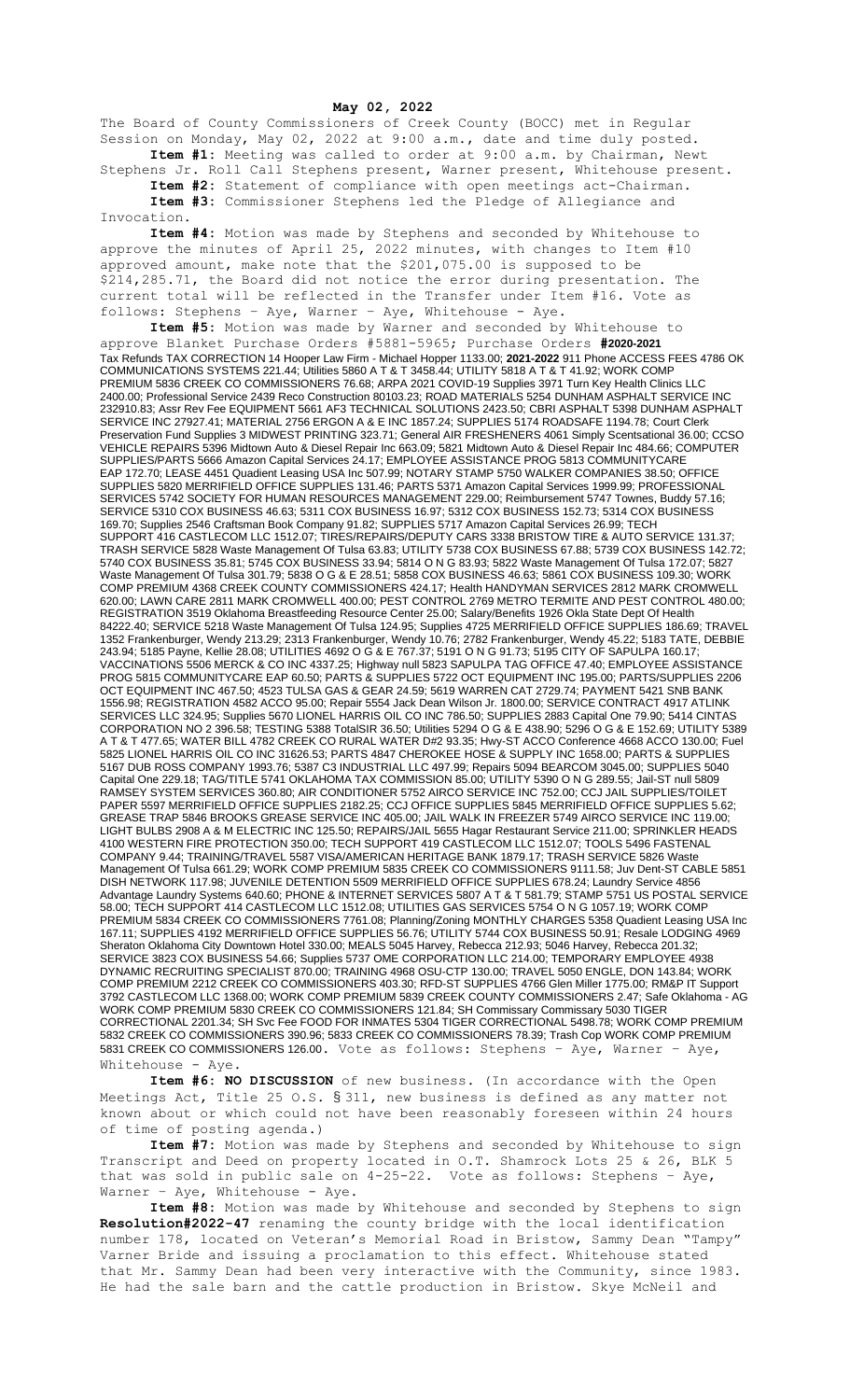Melanie Varner is present here today, this is better sweet for two reasons. Mr. Varner wanted to see the new bridge finished and this was one of my dad's last projects, neither got to see the finished product. So, I think this is a great way to honor Mr. Varner, by renaming the bridge in his honor. Vote as follows: Stephens – Aye, Warner – Aye, Whitehouse - Aye.

**Item #9:** Motion was made by Stephens and seconded by Whitehouse to approve the use of ARPA Funds for the Town of Drumright for sewer and water project, in the amount of \$214,285.71 and create ARPA sub-accounts for the Town of Drumright, M&O and Capital Outlay accounts for tracking purposes and transfer \$214,285.71 from 1566-1-2000-1110 ARPA 2021 Commissioners FY2021- 2022 to 1566-1-74030-4110 Town of Drumright ARPA Water/Sewer Commissioners FY2022. Vote as follows: Stephens – Aye, Warner – Aye, Whitehouse - Aye. Mark Whinnery, Drumright City Manager presented to the Board five projects they would like to utilize the monies for. We have a need to rehab Curry Well that is currently off-line. This would benefit roughly 3,000 residents. We also would like to add a pump to the well, to assist with power surges and help the system run smoother. The well is estimated at being built in 1896, we are not out of compliance, but the well is off-line. We have received two REAP Grants \$20,000.00 for each grant on this project. The electric and plumbing will be a separate project. Then, we would like to drill for a new water well, this would benefit the whole community. This would replace two older wells, providing more output than the two currently in working condition. Lastly, we have two sewer line replacements Ohio and Smathers and Bristow and Hickory that we would like to help the whole community as well. In closing as you see our city selected a wide range of projects. Warner stated they all fall within our guidelines and the County would be happy to help with the projects presented. Stephens stated this is a step into the right direction of project needs in excess of \$18 million. We all have to start somewhere and this is a great start.

**Item #10:** Motion was made by Stephens and seconded by Whitehouse to let for **Bid#22-12 New Security Camera System at the Creek County Juvenile Justice Center** to be opened 6-13-22. Fred Clark, Deputy stated that this is upgrading the antiquated system to a new one that will improve archiving and allow all campuses to be monitored under one system. We will handle this the same way we did with the Jail security system. Vote as follows: Stephens – Aye, Warner - Aye, Whitehouse - Aye.

**Item #11:** Motion was made by Warner and seconded by Whitehouse to approve using the ACCO Deductible fund to pay for damages to a Sheriff vehicle due to striking a deer on April 17, 2022, in the amount of \$14,906.35. Stephens addressed the increase of \$125,000.00 for the deductible fund, that will have to be paid upon renewal. We have all used the fund, so we might have to look at how we are handling these once we receive the renewal. Mortazavi asked if this would be in addition to the actual insurance bill amounts, the Board stated yes. Vote as follows: Stephens – Aye, Warner – Aye, Whitehouse - Aye.

**Item #12:** Motion was made by Warner and seconded by Whitehouse to sign **Resolution#2022-48** directing the Creek County Treasurer to credit the Creek County General Government Maintenance and Operations Fund (001-1-2000- 2005/R2) with funds from the Creek County Court Clerk's Office Fund for reimbursement of utility payments, in the amount of \$127.42, as per 62 O.S. § 335, and procedures implemented by the State Auditor's Office. Vote as follows: Stephens – Aye, Warner – Aye, Whitehouse - Aye.

**Item #13:** Motion was made by Warner and seconded by Whitehouse to items 13-15 pass for one week until 5-9-22 discussion and possible action to consider approving utility permit request from Oklahoma Natural Gas Company to cross and parallel W. 77<sup>th</sup> St. and S. 65<sup>th</sup> E. Avenue approximately 2.87 miles north and 2.99 miles west of U.S. 75 and State Highway 364 junction in District #2. Warner stated that ONG currently has open projects that are over a year old, with open pits by roads that need to be addressed first. Glen Musser, Project Manager stated we have a meeting setup with a Representative of ONG this week to discuss concerns. Vote as follows: Stephens – Aye, Warner - Aye, Whitehouse - Aye.

**Item #14:** Motion was made by Warner and seconded by Whitehouse to items 13-15 pass for one week until 5-9-22 discussion and possible action to consider approving utility permit request from Oklahoma Natural Gas Company to cross W. 61st St. approximately 0.76 miles south and 3.02 miles east of the State Highway 51 and State Highway 97 junction in District #2. Vote as follows: Stephens – Aye, Warner – Aye, Whitehouse - Aye.

**Item #15:** Motion was made by Warner and seconded by Whitehouse to items 13-15 pass for one week until 5-9-22 discussion and possible action to consider approving utility permit request from Oklahoma Natural Gas Company to cross S. 65<sup>th</sup> W. Avenue approximately 1.35 miles south and 1.45 miles west of US-244 and Gilcrease Expressway in District #2. Vote as follows: Stephens - Aye, Warner - Aye, Whitehouse - Aye.

**Item #16:** Discussion and possible action regarding the American Recovery Plan 2021 funds directed to Creek County by the federal government.